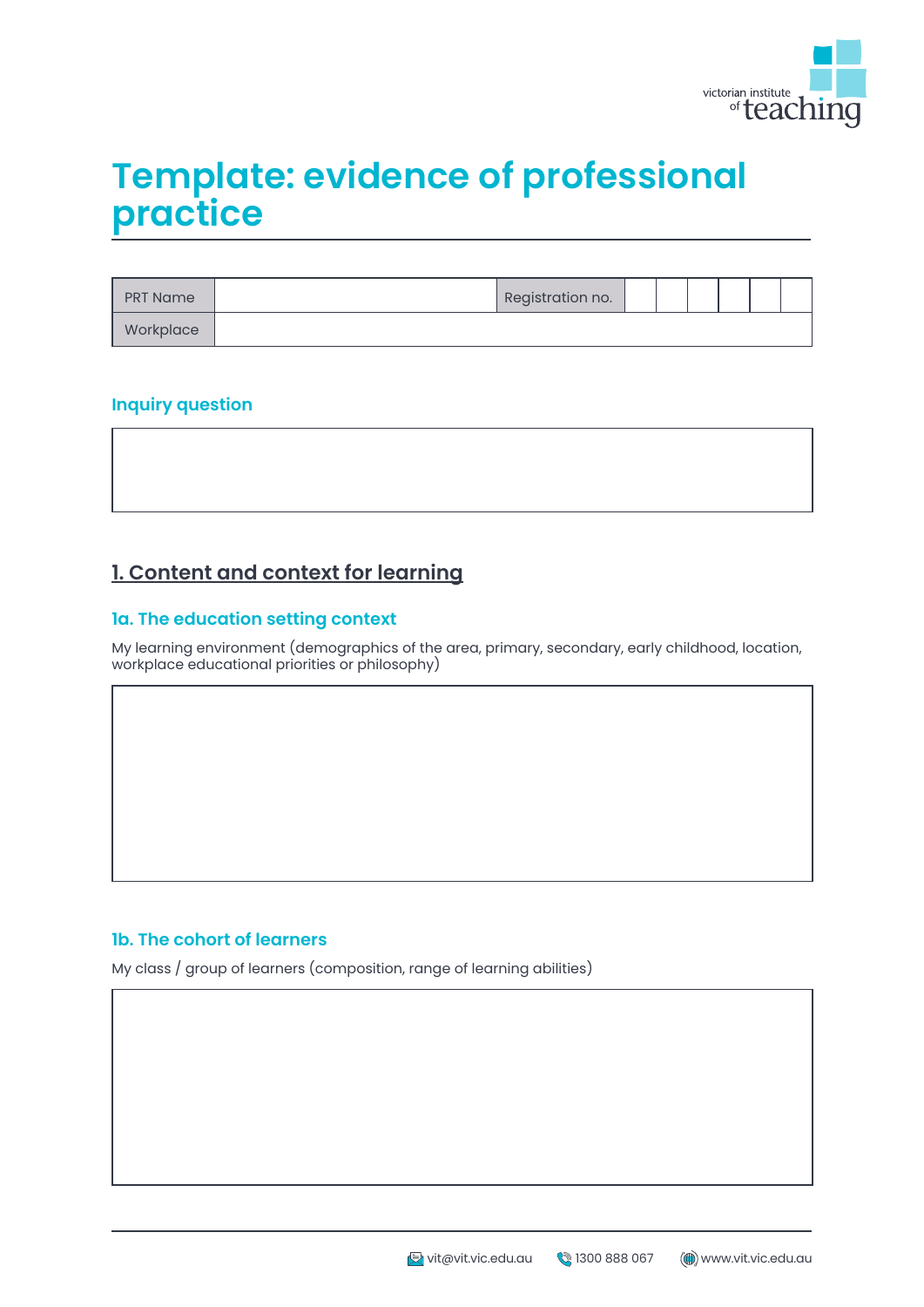## **1c. The focus learners**

My focus learners [literacy and numeracy levels, factors affecting learning, relevant personal information (e.g. socialisation / group working skills)]

What is the link between these learners and my Inquiry question?

## **1d. Program of learning - content**

What knowledge and skills am I trying to address in the Inquiry? What curriculum am I using? (attach any annotated planning documents to the end of this template as your evidence)

#### **1e. Targeted learning outcomes**

The learning outcomes I want the learners to achieve. What change(s) would I expect to see in my focus learners after the Inquiry?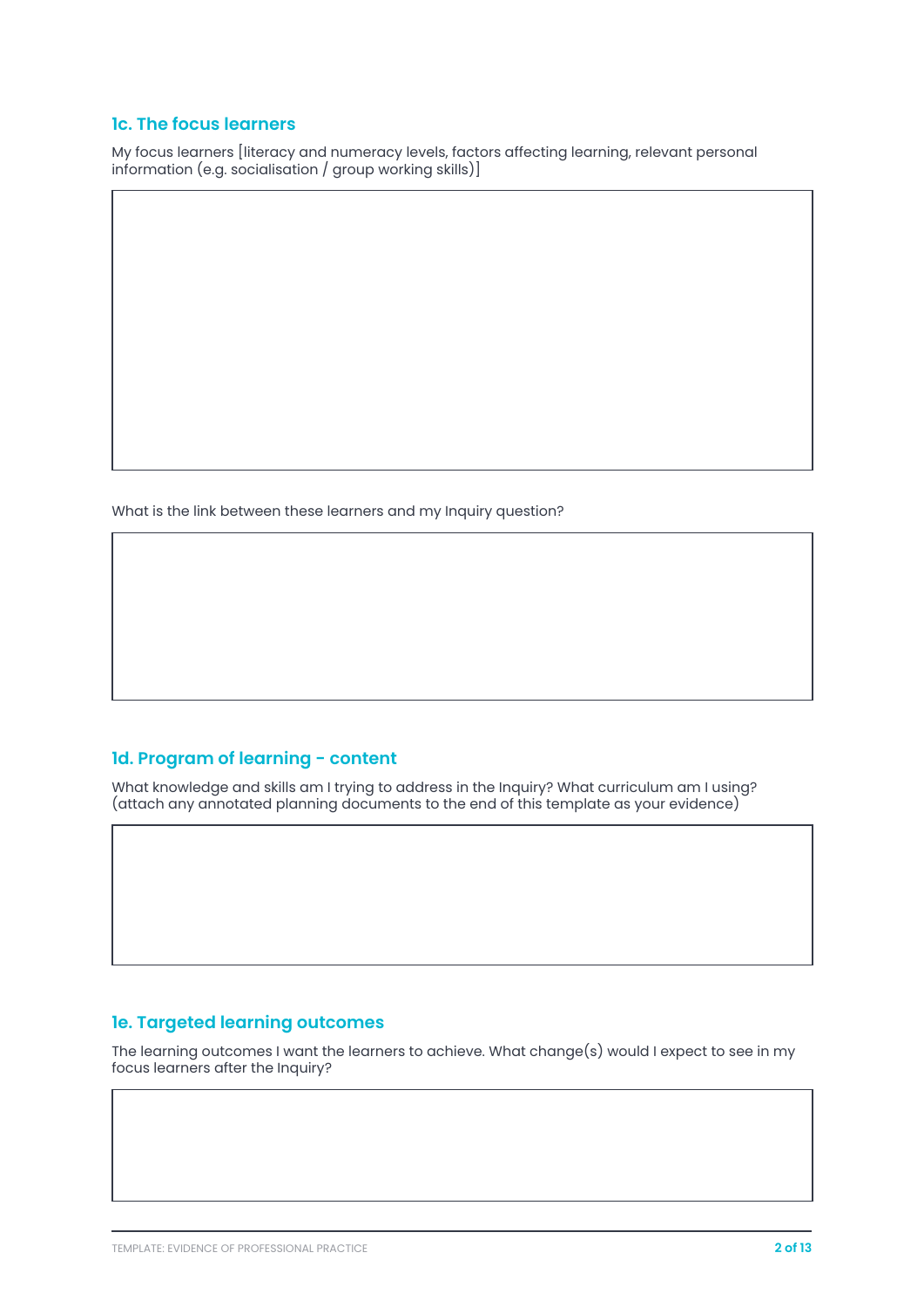# **2. The Inquiry question, professional learning and professional responsibilities**

## **2a. The inquiry question**

Why and how did I choose my Inquiry question?

## **2b. Professional learning**

When I've observed the teaching practice of others (at least one observation)

| <b>Observation 1</b>                                       |  |                  |  |  |  |  |  |  |
|------------------------------------------------------------|--|------------------|--|--|--|--|--|--|
| Date of observation                                        |  |                  |  |  |  |  |  |  |
| Who I observed (colleague's name and VIT registration no.) |  |                  |  |  |  |  |  |  |
| <b>Name</b>                                                |  | Registration no. |  |  |  |  |  |  |
| Signature                                                  |  |                  |  |  |  |  |  |  |

#### What I saw / heard / experienced

What I learned

How this helps me address my Inquiry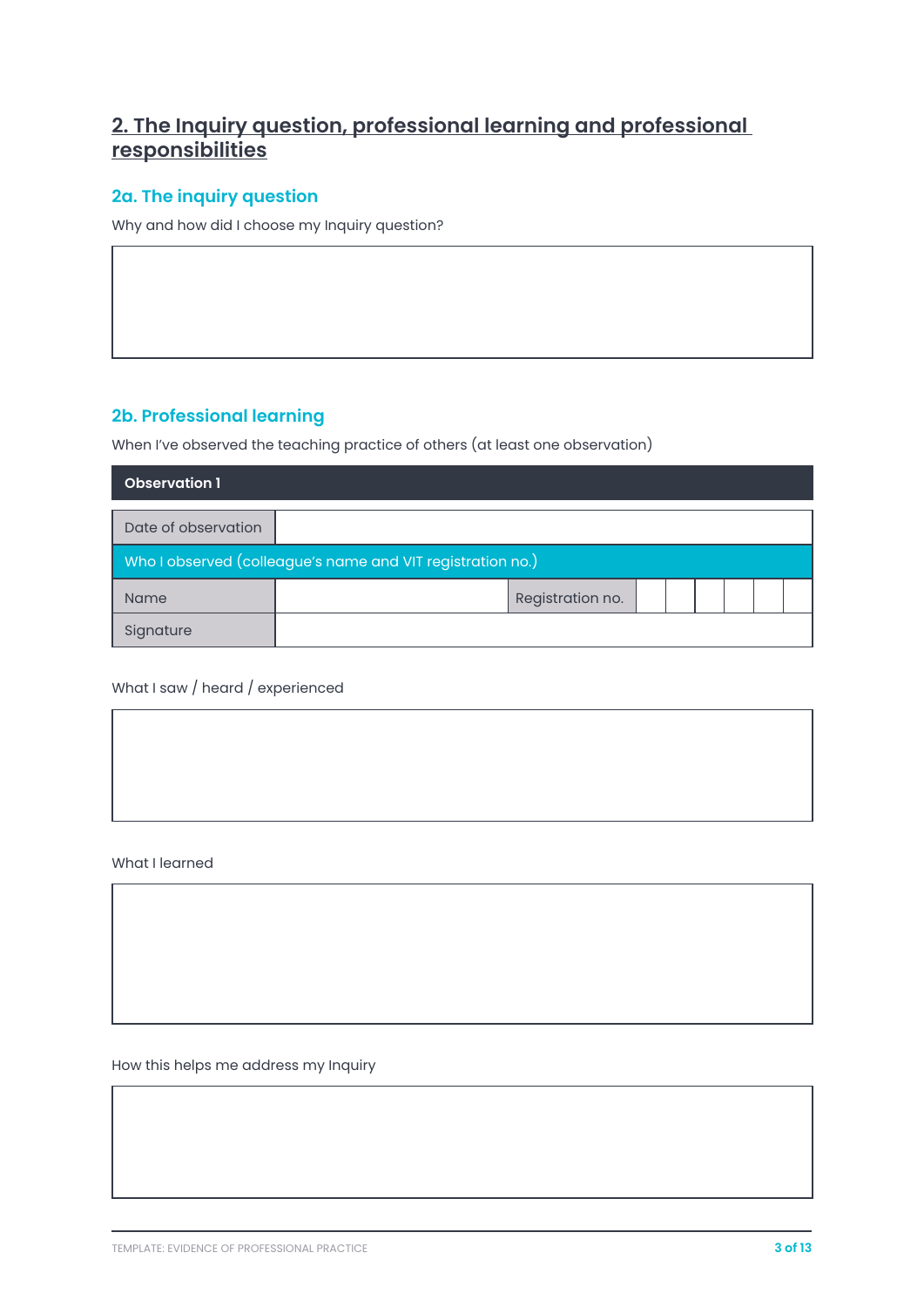## Professional conversations (based on at least two discussions about the Inquiry)

| <b>Discussion 1</b>                                           |                  |  |  |  |  |  |  |  |
|---------------------------------------------------------------|------------------|--|--|--|--|--|--|--|
| Date of discussion                                            |                  |  |  |  |  |  |  |  |
| Who I talked with (colleague's name and VIT registration no.) |                  |  |  |  |  |  |  |  |
| <b>Name</b>                                                   | Registration no. |  |  |  |  |  |  |  |
| Signature                                                     |                  |  |  |  |  |  |  |  |

#### What we discussed and what I learned

#### How this helps me address my Inquiry

| <b>Discussion 2</b>                                           |  |                  |  |  |  |  |  |  |
|---------------------------------------------------------------|--|------------------|--|--|--|--|--|--|
| Date of discussion                                            |  |                  |  |  |  |  |  |  |
| Who I talked with (colleague's name and VIT registration no.) |  |                  |  |  |  |  |  |  |
| <b>Name</b>                                                   |  | Registration no. |  |  |  |  |  |  |
| Signature                                                     |  |                  |  |  |  |  |  |  |

#### What we discussed and what I learned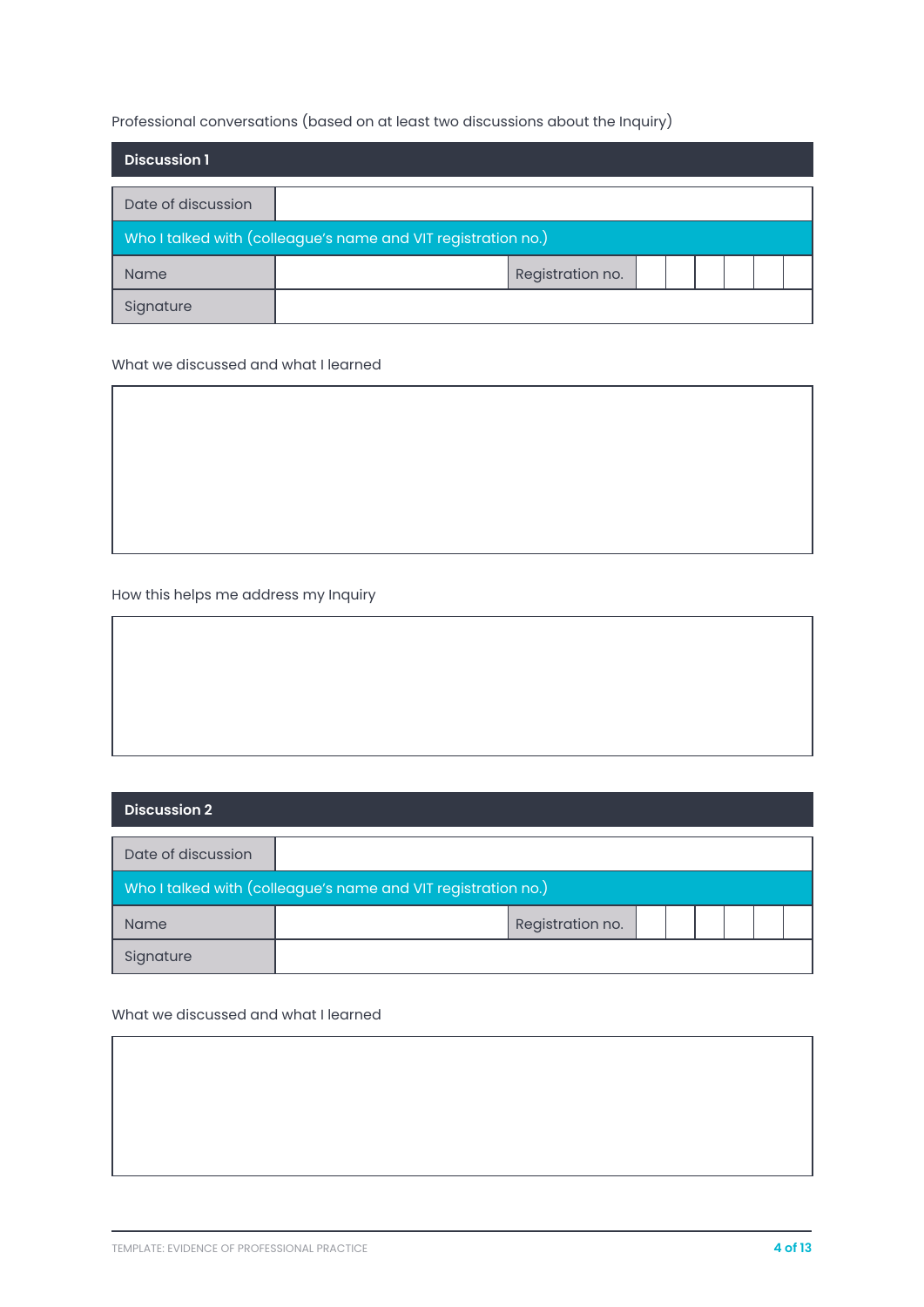A professional conversation on child safety and wellbeing, including maintaining appropriate professional boundaries. *This conversation should be supported by referring to the [Victorian](https://www.vit.vic.edu.au/media/166)  [Teaching Profession's Code of Conduct](https://www.vit.vic.edu.au/media/166) and any relevant workplace policies or procedures*.

| <b>Discussion 3</b>                                           |  |                  |  |  |  |  |  |  |
|---------------------------------------------------------------|--|------------------|--|--|--|--|--|--|
| Date of discussion                                            |  |                  |  |  |  |  |  |  |
| Who I talked with (colleague's name and VIT registration no.) |  |                  |  |  |  |  |  |  |
| <b>Name</b>                                                   |  | Registration no. |  |  |  |  |  |  |
| Signature                                                     |  |                  |  |  |  |  |  |  |

#### What we discussed

#### **2c. Professional Responsibilities Report**

After your professional conversation (Discussion 3) write a brief report describing

- **•** your legal obligations as a teacher in relation to child safety and wellbeing
- **•** two examples of how you have met these legal obligations
- **•** a reflection on the Victorian Teaching Profession's Code of Conduct, including how you maintain appropriate professional relationships with learners.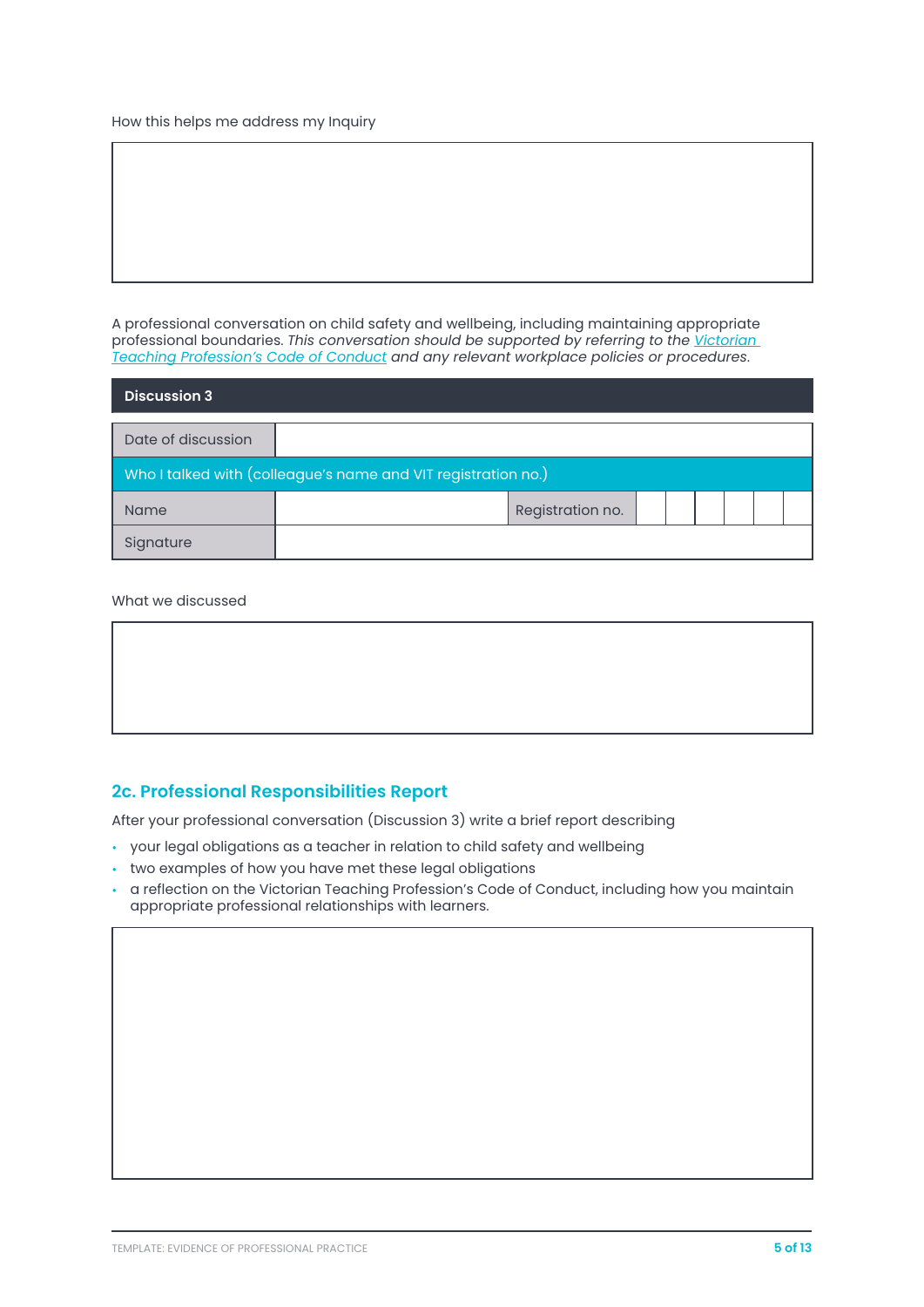# **3. Apply knowledge to teaching practice through action plan**



## **Inquiry question**

#### **Informing data**

Assessment data, observations, learning plans, learner files, reports / factors affecting learning (e.g. medical reports)

## **Professional learning**

Learning I will undertake to support the Inquiry

## **Purpose of the Inquiry**

Knowledge and skills I am trying to address in the Inquiry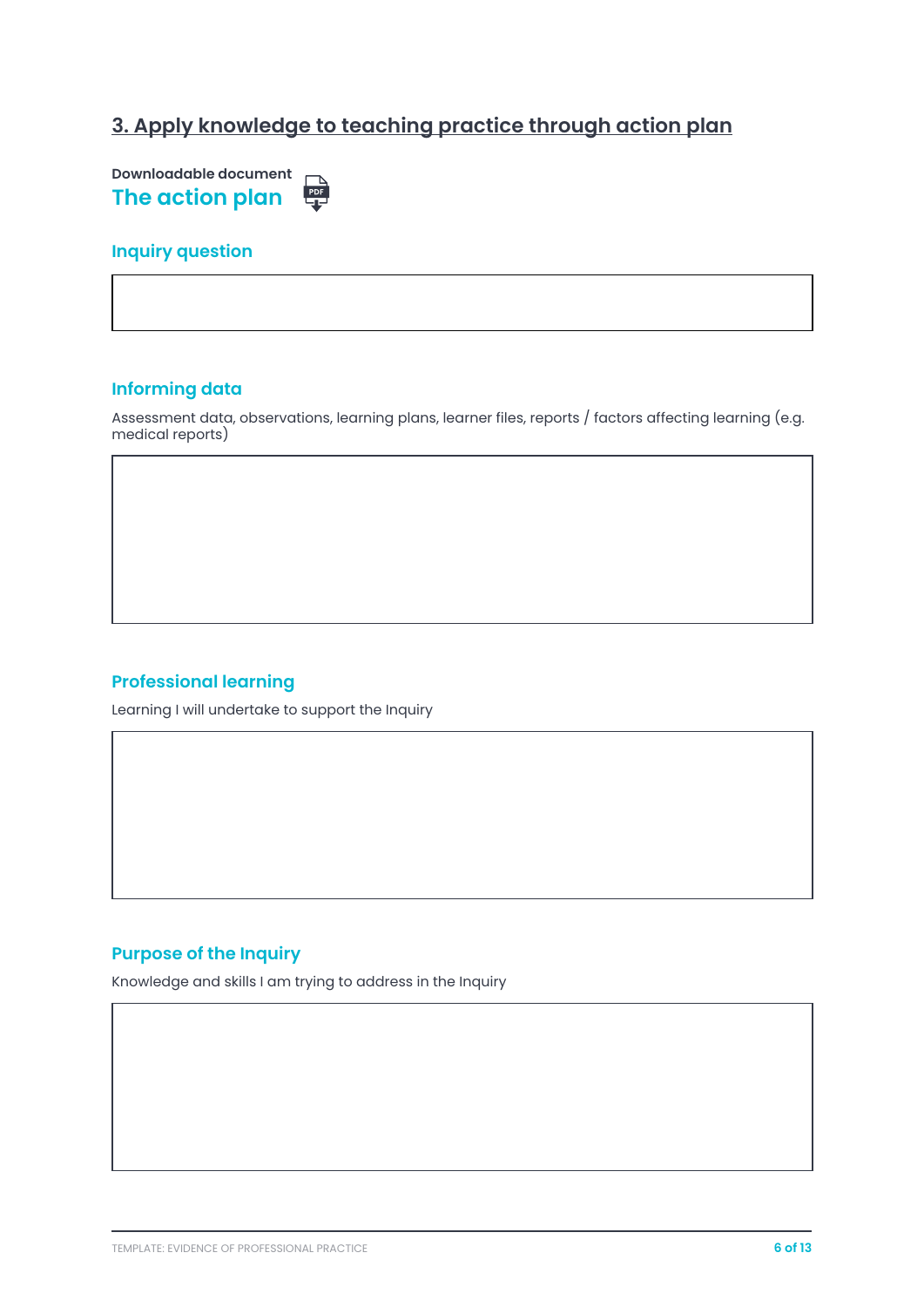## **Inclusive practice**

How I will cater for

- **•** Aboriginal and Torres Strait Islander learners
- **•** learners who need extension
- **•** learners with disability
- **•** learners who need additional support to access the learning.

## **Success criteria**

Learning outcomes I want the learners to achieve

#### **Resources**

What I will use to teach the Inquiry

## **Strategies**

What I will do to deliver the content and skills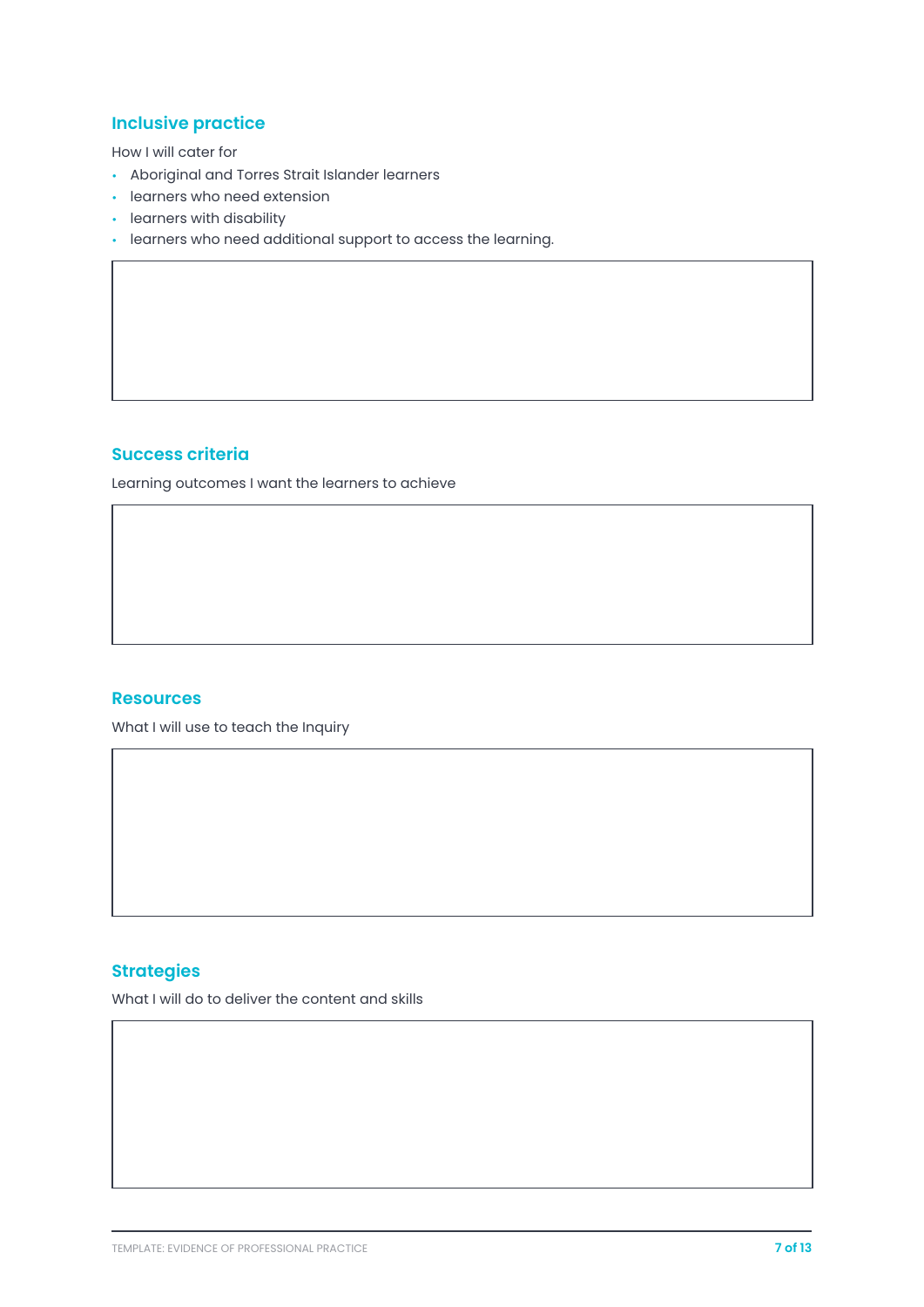## **Activities**

What the learners will be doing during the Inquiry

#### **Assessment**

Assessment to be done during the Inquiry (allowing for a range of opportunities for learners to demonstrate their knowledge, including annotated learner work samples)

| Formative | <b>Summative</b> |
|-----------|------------------|
|           |                  |
|           |                  |
|           |                  |
|           |                  |
|           |                  |
|           |                  |
|           |                  |
|           |                  |
|           |                  |

## **Reflections**

Prompts / questions to help guide reflection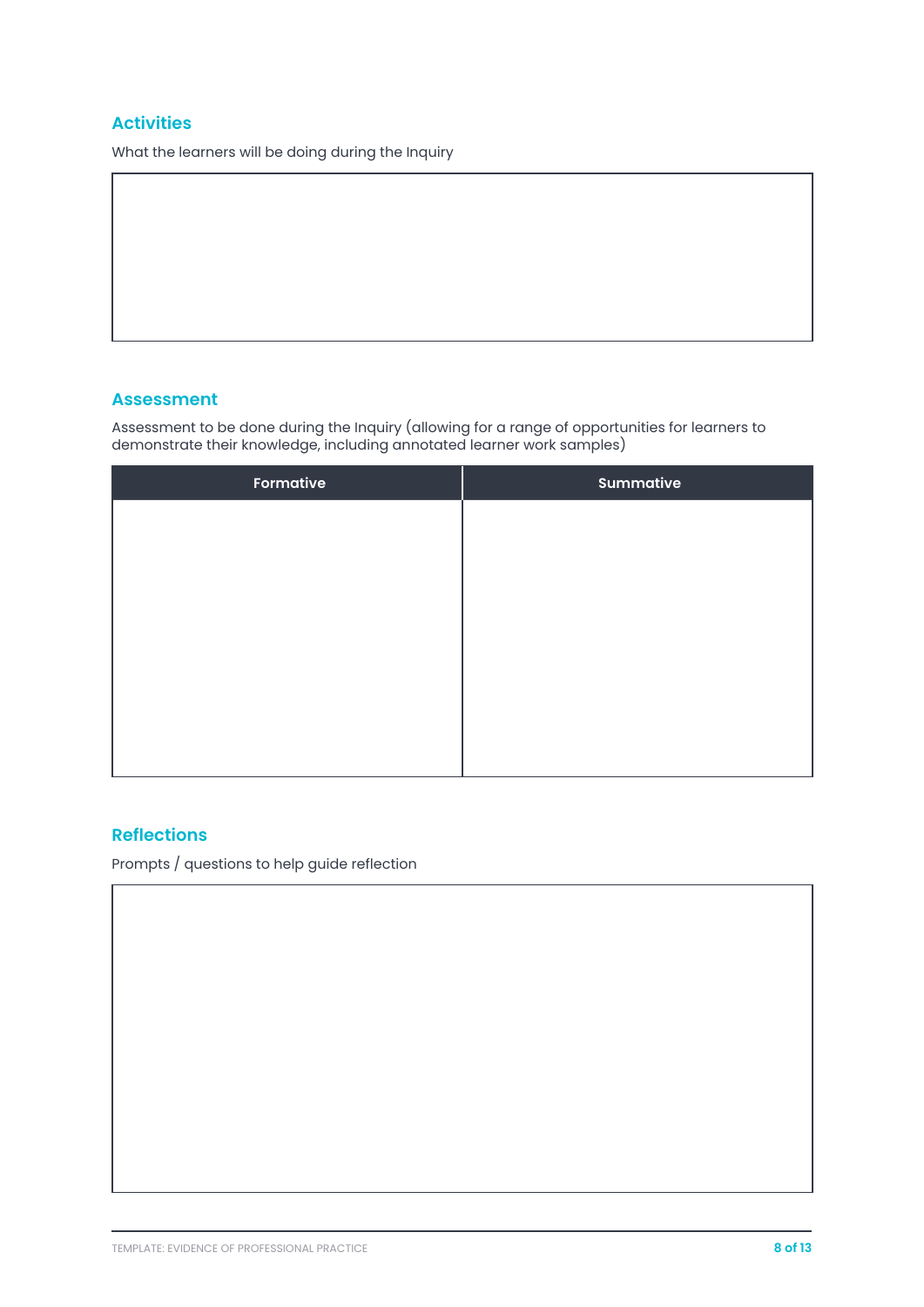# **4. Implement the action plan**

## **4a. Observations of practice**

Based on a minimum of 3 visits by your mentor or other (fully) registered experienced colleague

| Visit 1                                                     |  |                  |  |  |  |  |  |  |
|-------------------------------------------------------------|--|------------------|--|--|--|--|--|--|
| Date of discussion                                          |  |                  |  |  |  |  |  |  |
| Who observed me (colleague's name and VIT registration no.) |  |                  |  |  |  |  |  |  |
| <b>Name</b>                                                 |  | Registration no. |  |  |  |  |  |  |
| Signature                                                   |  |                  |  |  |  |  |  |  |

Summary of the feedback received and a reflection on what I have learned (any observation templates used can be attached as further evidence)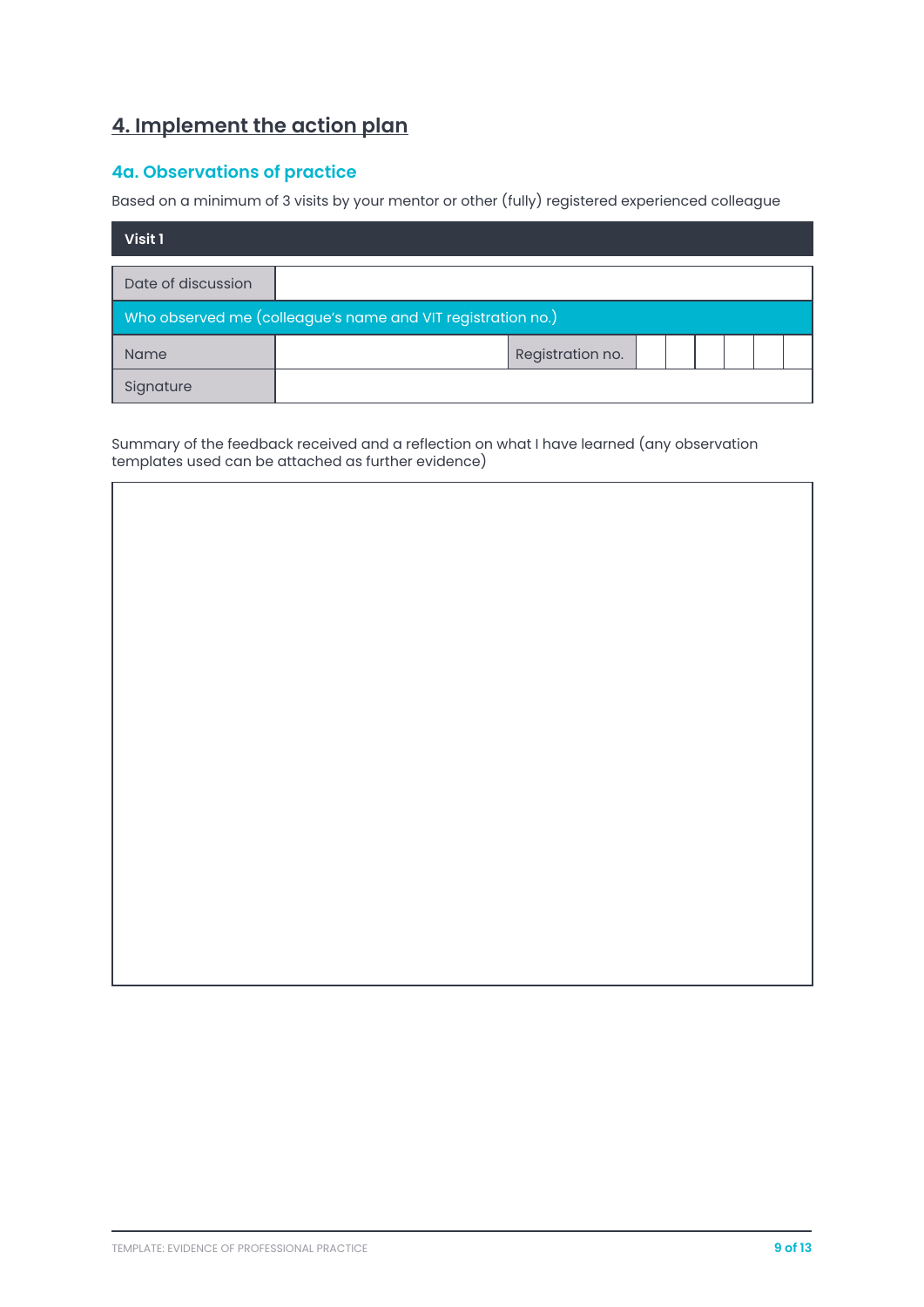| Visit 2                                                     |  |                  |  |  |  |  |  |  |
|-------------------------------------------------------------|--|------------------|--|--|--|--|--|--|
| Date of discussion                                          |  |                  |  |  |  |  |  |  |
| Who observed me (colleague's name and VIT registration no.) |  |                  |  |  |  |  |  |  |
| <b>Name</b>                                                 |  | Registration no. |  |  |  |  |  |  |
| Signature                                                   |  |                  |  |  |  |  |  |  |

Summary of the feedback received and a reflection on what I have learned (any observation templates used can be attached as further evidence)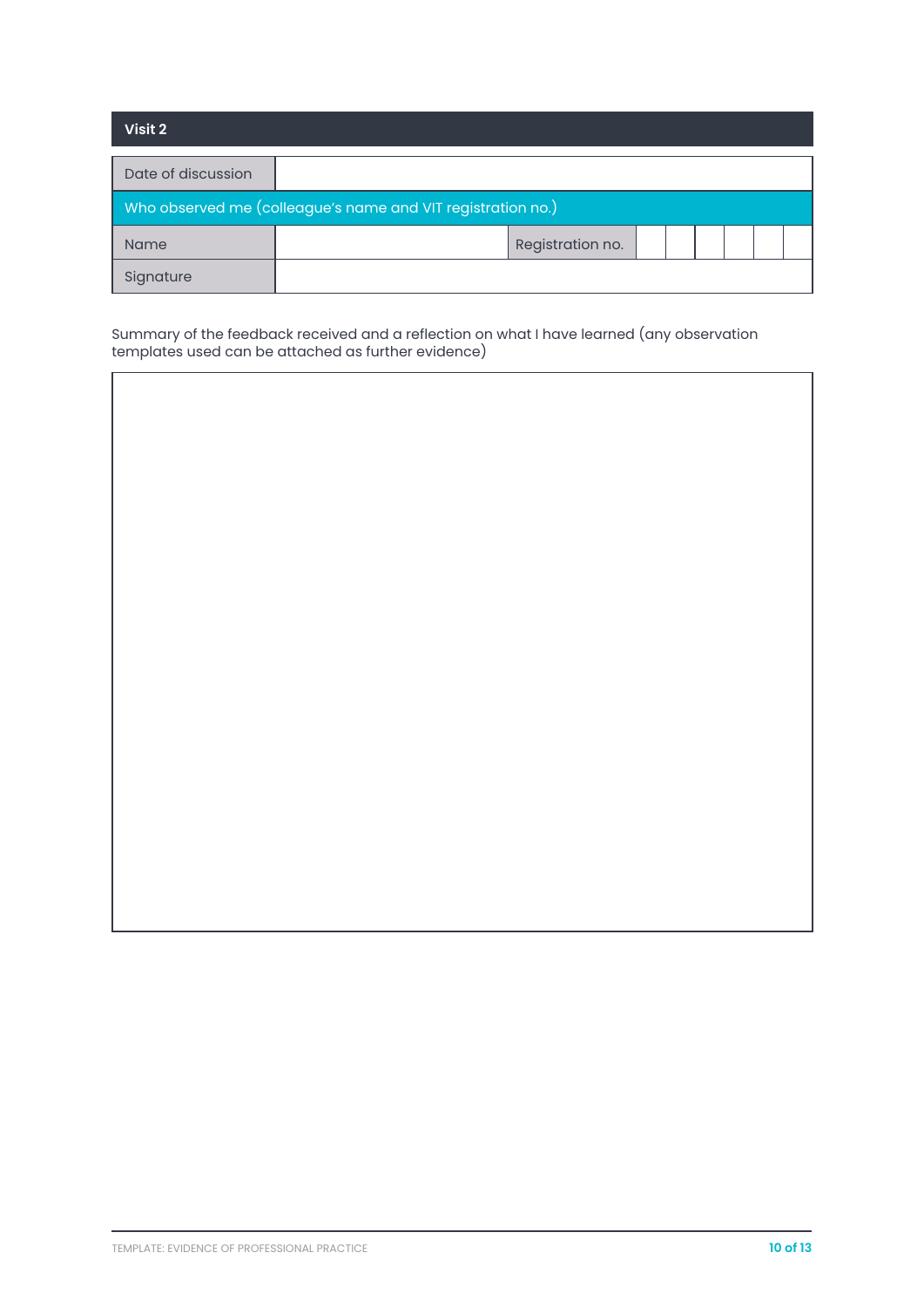| Visit 3                                                     |  |                  |  |  |  |  |  |  |
|-------------------------------------------------------------|--|------------------|--|--|--|--|--|--|
| Date of discussion                                          |  |                  |  |  |  |  |  |  |
| Who observed me (colleague's name and VIT registration no.) |  |                  |  |  |  |  |  |  |
| <b>Name</b>                                                 |  | Registration no. |  |  |  |  |  |  |
| Signature                                                   |  |                  |  |  |  |  |  |  |

Summary of the feedback received and a reflection on what I have learned (any observation templates used can be attached as further evidence)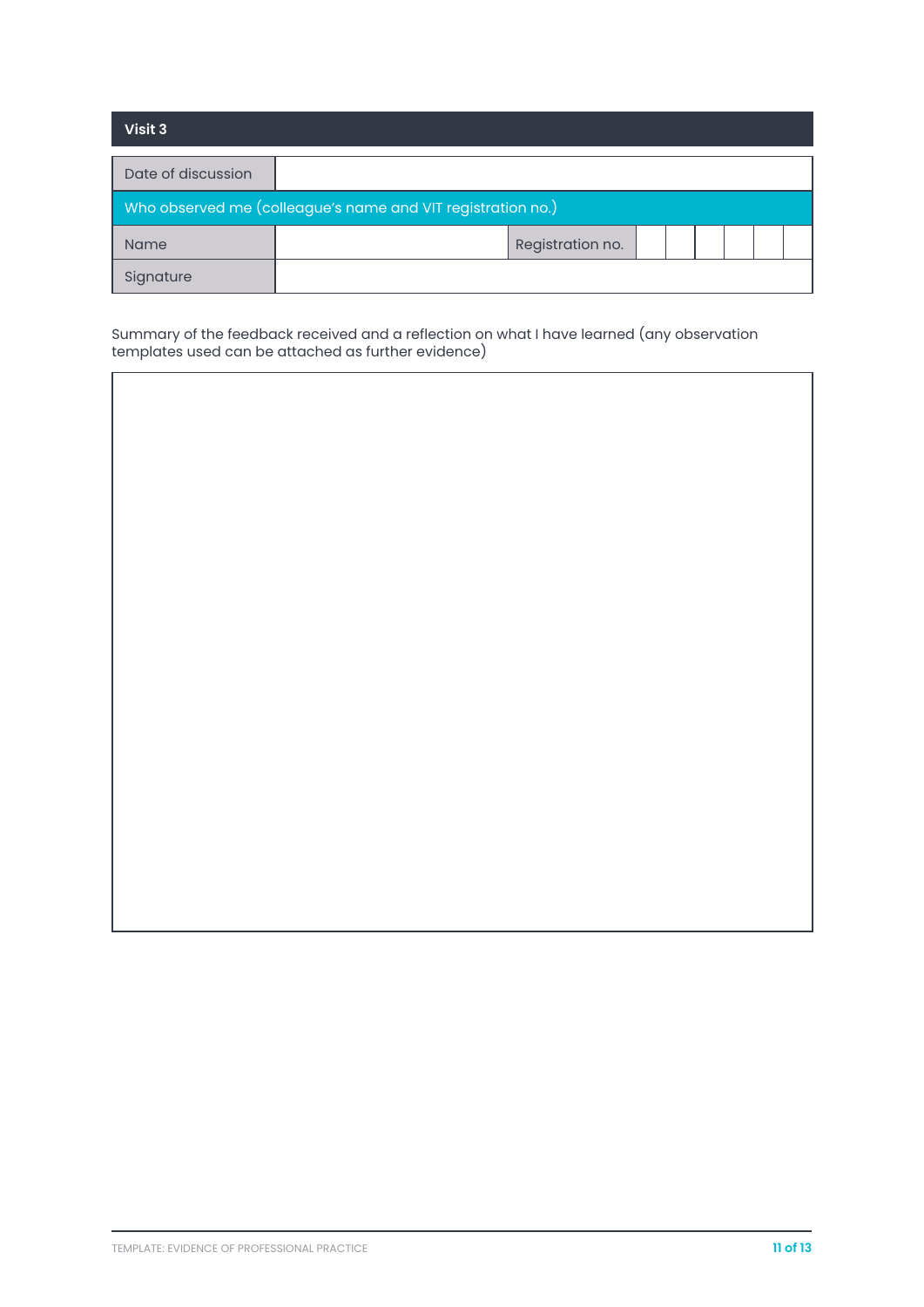## **4b. Gathering other evidence**

Not all descriptors of the standards may be demonstrated in your Inquiry.

You may need to demonstrate some descriptors outside of the Inquiry - this may include evidence from previous teaching experience as a provisionally registered teacher with your current group or a different group of learners.

Your mentor / experienced colleague may have witnessed actions or practices you used that could evidence a descriptor - where descriptors have not been evidenced in the documentation of your Inquiry into practice, this additional evidence can be used.

This section may be completed by you or your mentor / experienced colleague where you wish to provide additional evidence - specific details of your actions or practice need to be documented.

Please note: you do not need to complete this section if your Inquiry already includes evidence of all APST descriptors.